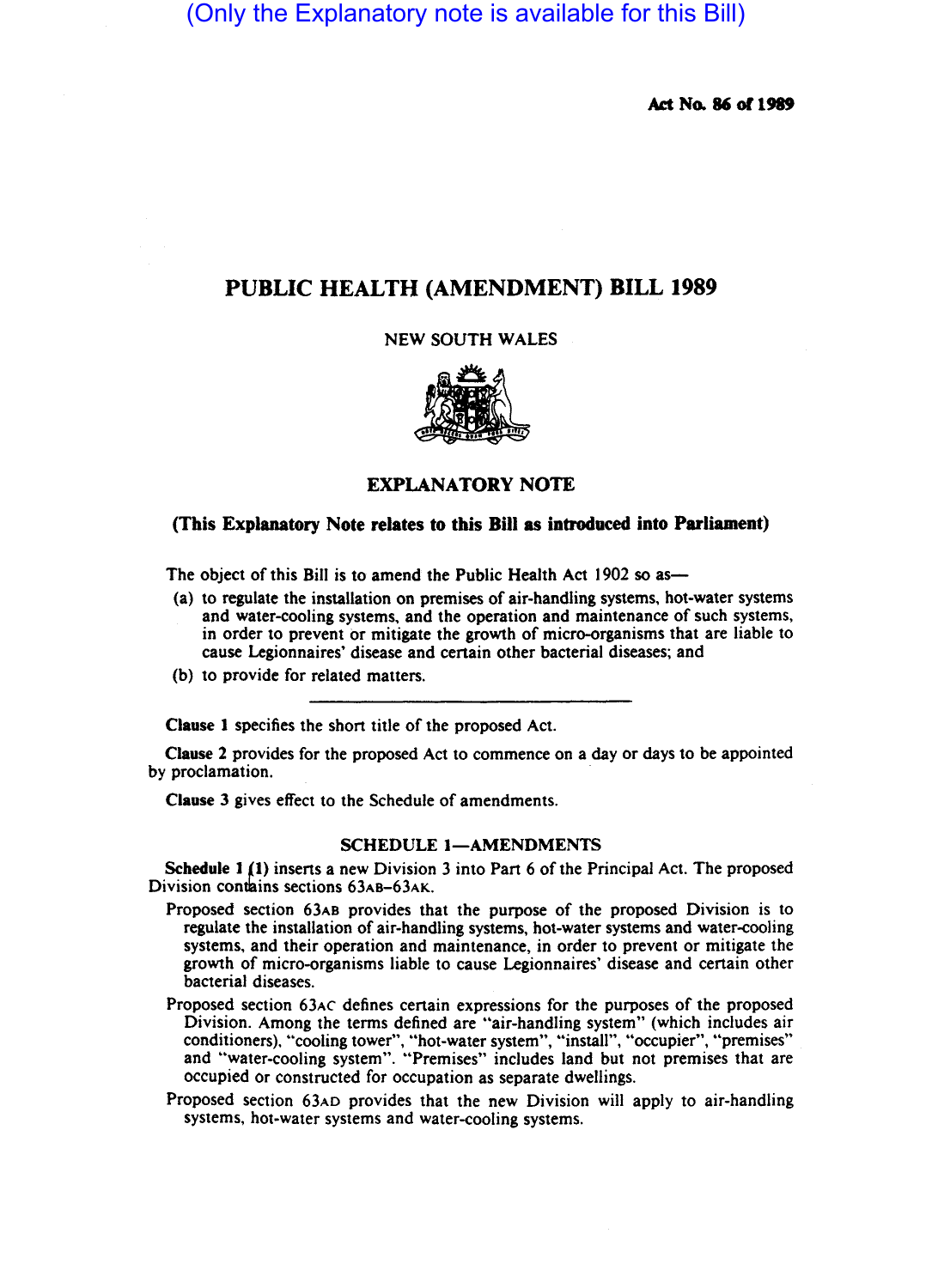- Proposed section 63AE provides that the installation on premises of a system to which the proposed Division will apply must comply with the installation requirements to be specified in regulations. If the provision is contravened, the installer and the occupier of the premises will each commit an offence. However, the occupier of the premises will have a good defence in proceedings for such an offence if it is established that a reputable installer was engaged. to install the system.
- Proposed section 63AF provides that an occupier of premises on which such a system is installed must ensure that the operating and maintenance requirements to be specified in regulations are complied with. It will be an offence for such an occupier to contravene the provision. It wiU be a defence to a prosecution for such an offence to establish that a reputable contractor was engaged to operate or maintain the system. However. where such a contractor is engaged, the contractor will be required to ensure that the prescribed operating or maintenance requirements are complied with. A contractor who fails to comply with any of those requirements will commit an offence.
- Proposed section 63AG confers on officers authorised by the Secretary of the Depanment of Health and on health surveyors power to enter premises for the purpose of inspecting and testing systems to which the proposed Division will apply. Those officers and surveyors will be able to require the production of records required to be kept in relation to the operation and maintenance of those systems.
- Proposed section 63AH will enable the Secretary of the Department of Health or the relevant local authority to carry out a prescribed maintenance requirement relating to a system to which the proposed Division will apply if the Secretary or that local authority believes on reasonable grounds that the requirement is not being or has not been complied with. The proposed section will also enable the Secretary or that local authority to recover the cost of carrying out the necessary work from the occupier of the premises concerned. A notice directing the occupier of premises to carry out such a maintenance requirement may include a direction that the system must not be operated until the Secretary or that local authority is satisfied that the requirement has been complied with. It will be an offence for the occupier to fail to comply with such a direction.
- Proposed section 63AI empowers the Governor-in-Council to make regulations for the purposes of the proposed Division.
- Proposed section 63 $\mu$  provides for the proposed Division to bind the Crown.
- Proposed section 63AK provides for offences against the proposed Division to be disposed of summarily before a Local Coun or the Supreme Coun. In proceedings for such an offence brought in a Local Coun, a person convicted of the offence will be liable to a penalty of up to \$10,000 or to imprisonment for up to 12 months or both. In proceedings for such an offence brought in the Supreme Court. such a person will be liable to a penalty of up to  $$50,000$  or to imprisonment for up to 2 years or both.

Scbedule I (2) substitutes section 96 of the Principal Act. The existing section 96 provides that a person who claims to exercise a right to enter premises must, if required. produce a properly authenticated document showing the right of the person to enter. The substituted section 96 imposes a similar restriction on entry by requiring production on request of a certificate of authority. but the operation of the section is being extended so as to ensure that it covers entry under the proposed Division 3 of Pan 6. The substituted section 96 does not reproduce a provision similar to the existing section 96 (1) (b) since a refusal or failure to admit a person who is seeking to exercise such a power of entry would be an offence under the substituted section 97.